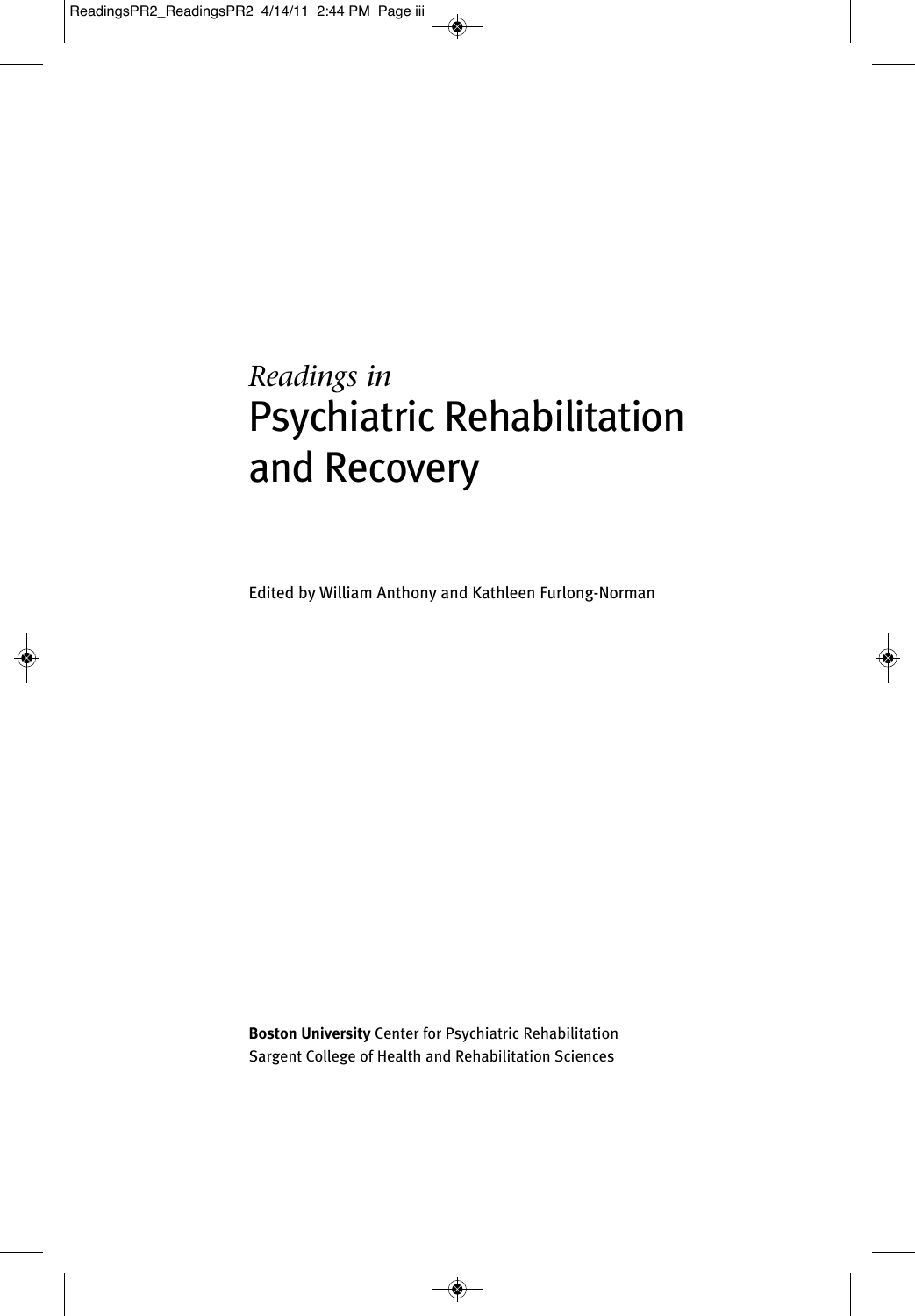Copyright © 2011 by the Center for Psychiatric Rehabilitation, Trustees of Boston University.

All rights reserved. No part of this publication may be reproduced or transmitted in any form or by any means, electronic or mechanical, including photocopying, recording, or any information storage or retrieval system, without permission in writing from the publisher.

The articles in this text were reprinted with permission from previously published sources. Original sources are cited at the beginning of each article.

All proceeds from the sale of this book are used to further the work of the Center for Psychiatric Rehabilitation. No royalties are paid to the authors or editors.

Published by:

Boston University Center for Psychiatric Rehabilitation Sargent College of Health and Rehabilitation Sciences 940 Commonwealth Avenue West Boston, MA 02215 http://www.bu.edu/cpr/

The Center for Psychiatric Rehabilitation is partially funded by the National Institute on Disability and Rehabilitation Research and the Center for Mental Health Services, Substance Abuse and Mental Health Services Administration.

◈

Printed in the United States of America

Library of Congress Control Number: 2011904746 ISBN–13: 978-1-878512-48-2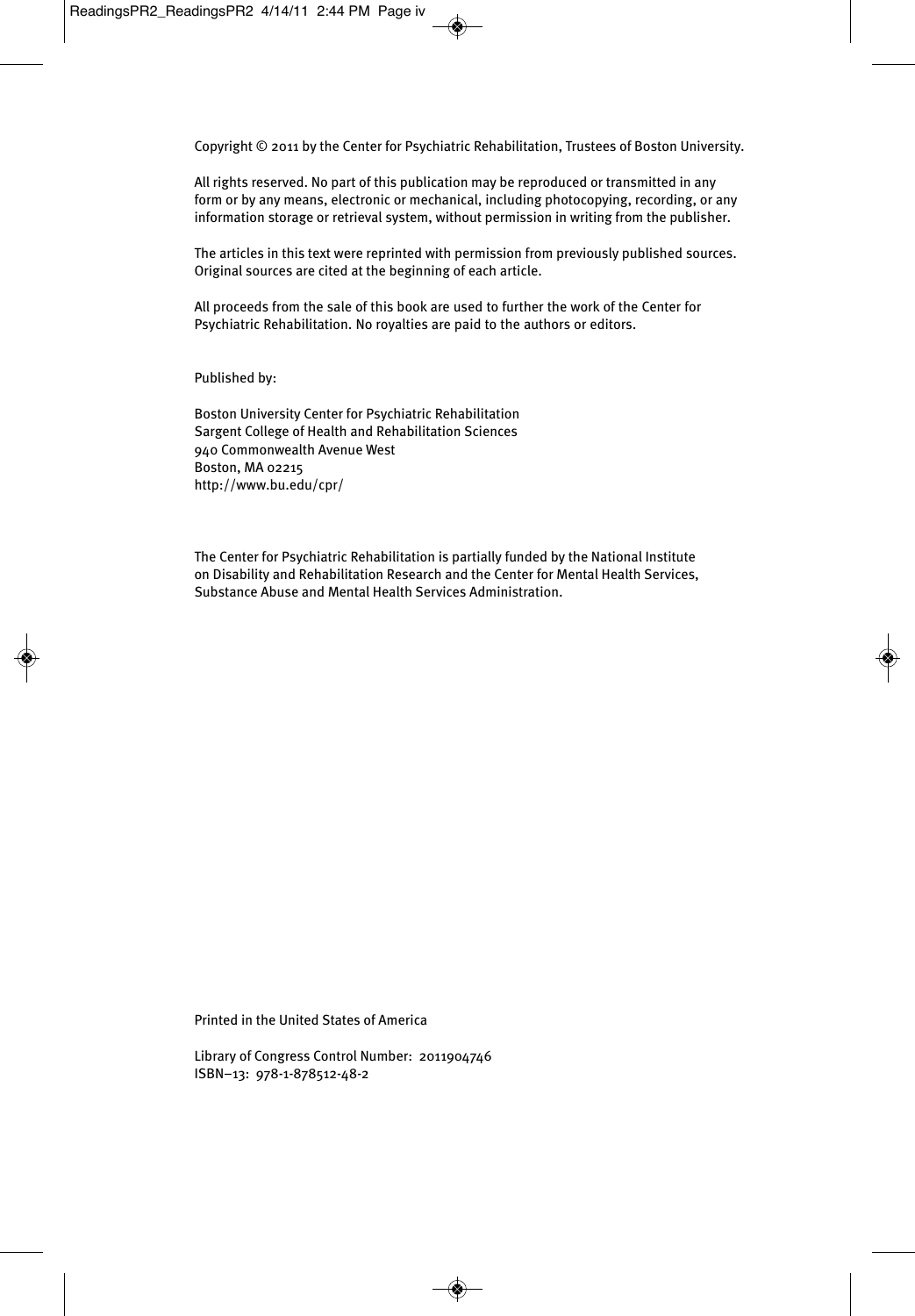- xi Preface
- xii Acknowledgements

### **Chapter 1 Describing the Field of Psychiatric Rehabilitation and the Vision of Recovery**

- 1 *Chapter Introduction by the Editors*
- 5 The Importance of Rehabilitation—Lyn Legere
- 8 The Dynamics of Disclosure: Its Impact on Recovery and Rehabilitation—Ruth O. Ralph
- 21 Why I Am Not a "Mental Health Consumer" Melissa A. Hensley
- 24 "Medication"—Valerie Fox
- 28 Giving Psychiatric Rehabilitation Its Due William A. Anthony
- 29 Recovery: The Lived Experience of Rehabilitation Patricia E. Deegan
- 38 Recovery from Mental Illness: The Guiding Vision of the Mental Health Service System in the 1990s William A. Anthony
- 51 Guest Editorial for Special Issue on Mental Health Recovery and System Transformation Paolo del Vecchio and Larry Fricks
- 53 An Analysis of the Definitions and Elements of Recovery: A Review of the Literature Steven J. Onken, Catherine M. Craig, Priscilla Ridgway, Ruth O. Ralph, and Judith A. Cook

# **Chapter 2 Introduction to Psychiatric Rehabilitation Practice and Research**

- 77 *Chapter Introduction by the Editors*
- 79 The Principle of Personhood: The Field's Transcendent Principle—William A. Anthony

◈

80 Promoting the Value and Practice of Shared Decision Making in Mental Health Care—Carole Schauer, Anita Everett, Paolo del Vecchio, and Leigh Anderson

v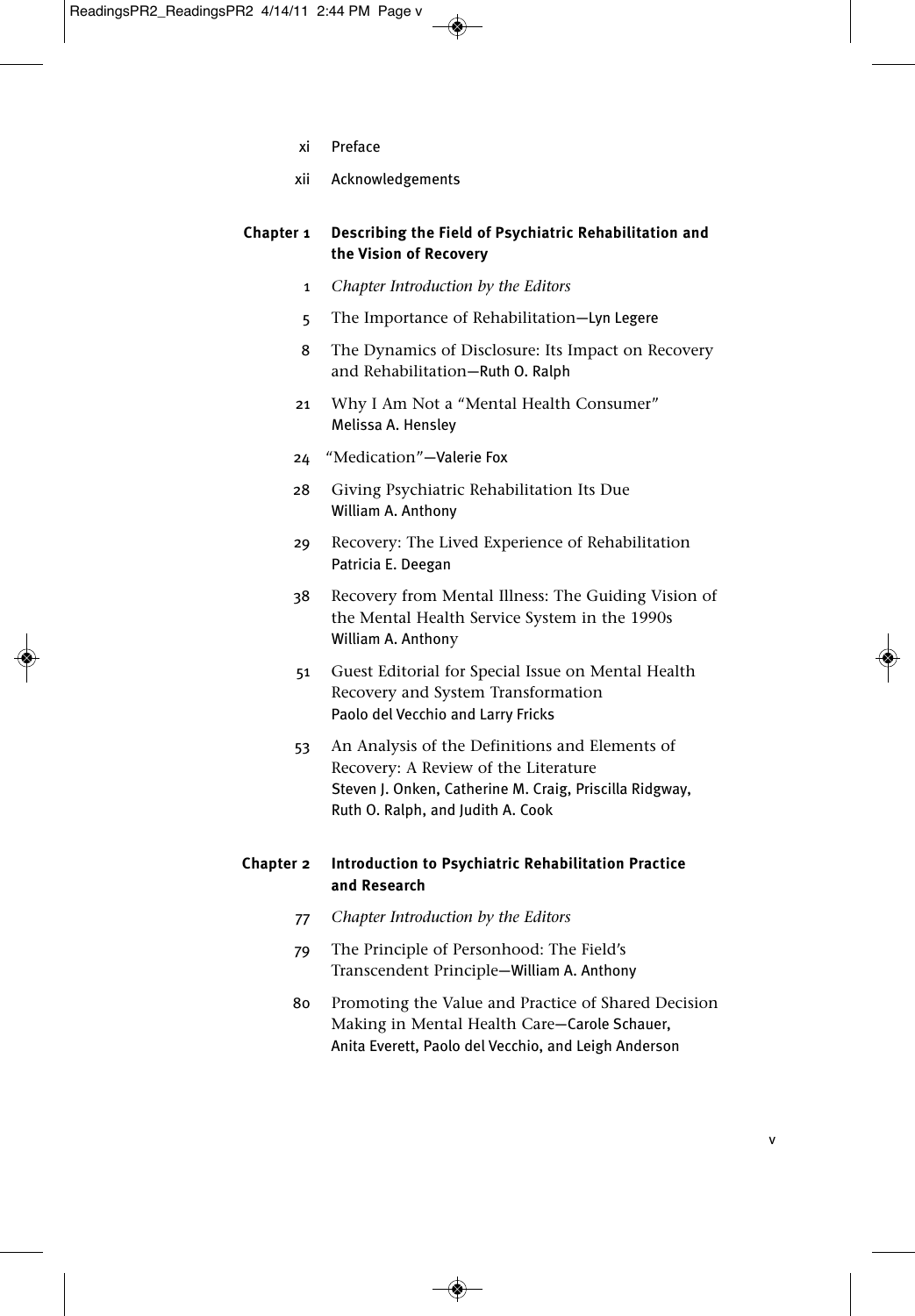- 94 The Components of Good Community Care for People with Severe Mental Illnesses: Views of Stakeholders in Five European Countries Jaap van Weeghel, Chantal Van Audenhove, Mario Colucci, Tina Garanis-Papadatos, Axel Liégeois, Andrew McCulloch, Matt Muijen, Bruno Norcio, Dimitris Ploumbidis, and Dorine Bauduin
- 107 Enriching the Process of "Good Science" Through Participation of People with Psychiatric Disabilities in All Aspects of Research—Kyung Mee Kim
- 112 Sharing Power and Knowledge: Professional and Mental Health Consumer/Survivor Researchers Working Together in a Participatory Action Research Project Joanna Ochocka, Rich Janzen, and Geoffrey Nelson
- 128 The Employment Intervention Demonstration Program: Major Findings and Policy Implications Judith A. Cook, Crystal R. Blyler, H. Stephen Leff, William R. McFarlane, Richard W. Goldberg, Paul B. Gold, Kim T. Mueser, Michael S. Shafer, Steven J. Onken, Kate Donegan, Martha Ann Carey, Caroline Kaufmann, and Lisa A. Razzano
- 136 The IAPSRS Toolkit: Development, Utility, and Relation to other Performance Measures Paul Arns, E. Sally Rogers, Judith Cook, Carol Mowbray, and Members of the IAPSRS Research Committee
- 153 The Recovery Effect—William A. Anthony

#### **Chapter 3 Psychiatric Rehabilitation Personnel**

- 155 *Chapter Introduction by the Editors*
- 157 Expanding the Evidence Base in an Era of Recovery William A. Anthony
- 159 Peer Support: A Theoretical Perspective—Shery Mead, David Hilton, and Laurie Curtis
- 174 The Personal and Vocational Impact of Training and Employing People with Psychiatric Disabilities as Providers—Dori S. Hutchinson, William A. Anthony, Lori Ashcraft, Eugene Johnson, Erin C. Dunn, Asya Lyass, and E. Sally Rogers
- 189 In-Service Training: Making It Stick—Patricia Nemec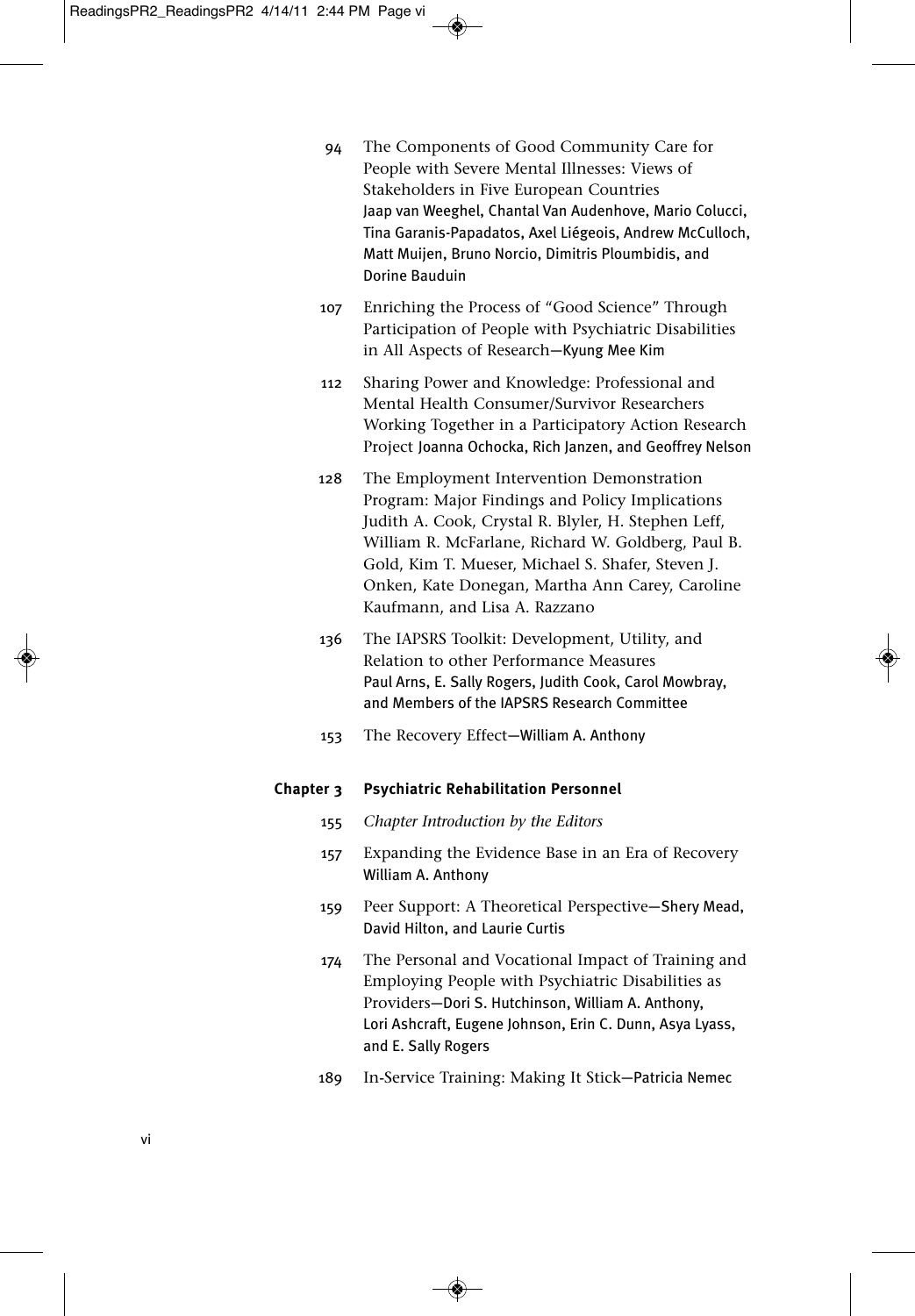- 193 NAMI Training Programs Joyce Burland and Patricia Nemec
- 196 Understanding How Clinician-Patient Relationships and Relational Continuity of Care Affect Recovery from Serious Mental Illness: STARS Study Results Carla A. Green, Michael R. Polen, Shannon L. Janoff, David Castleton, Jennifer P. Wisdom, Nancy Vuckovic, Nancy A. Perrin, Robert I. Paulson, and Stuart L. Oken
- 222 Recovery-Promoting Professional Competencies: Perspectives of Mental Health Consumers, Consumer-Providers, and Providers—Zlatka Russinova, E. Sally Rogers, Marsha Langer Ellison, and Asya Lyass

#### **Chapter 4 Psychiatric Rehabilitation Programs and Vocational Outcomes**

- 237 *Chapter Introduction by the Editors*
- 239 An Update on Randomized Controlled Trials of Evidence-Based Supported Employment Gary R. Bond, Robert E. Drake, and Deborah R. Becker
- 258 Employment Outcomes in Massachusetts Clubhouses—Colleen McKay, Mathew Johnsen, and Reva Stein
- 272 Putative Evidence of Employment Readiness Melissa M. Roberts and Carlos W. Pratt
- 282 An Ethnographic Study of Job Seeking Among People with Severe Mental Illness—Hoyt Alverson, Elizabeth Carpenter, and Robert Drake
- 295 Organizational Factors Differentiating High Performing from Low Performing Supported Employment Programs—Elizabeth A. Gowdy, Linda S. Carlson, and Charles Rapp

# **Chapter 5 Psychiatric Rehabilitation Programs and Residential Outcomes**

- 307 *Chapter Introduction by the Editors*
- 309 The Evidence on Supported Housing—Debra J. Rog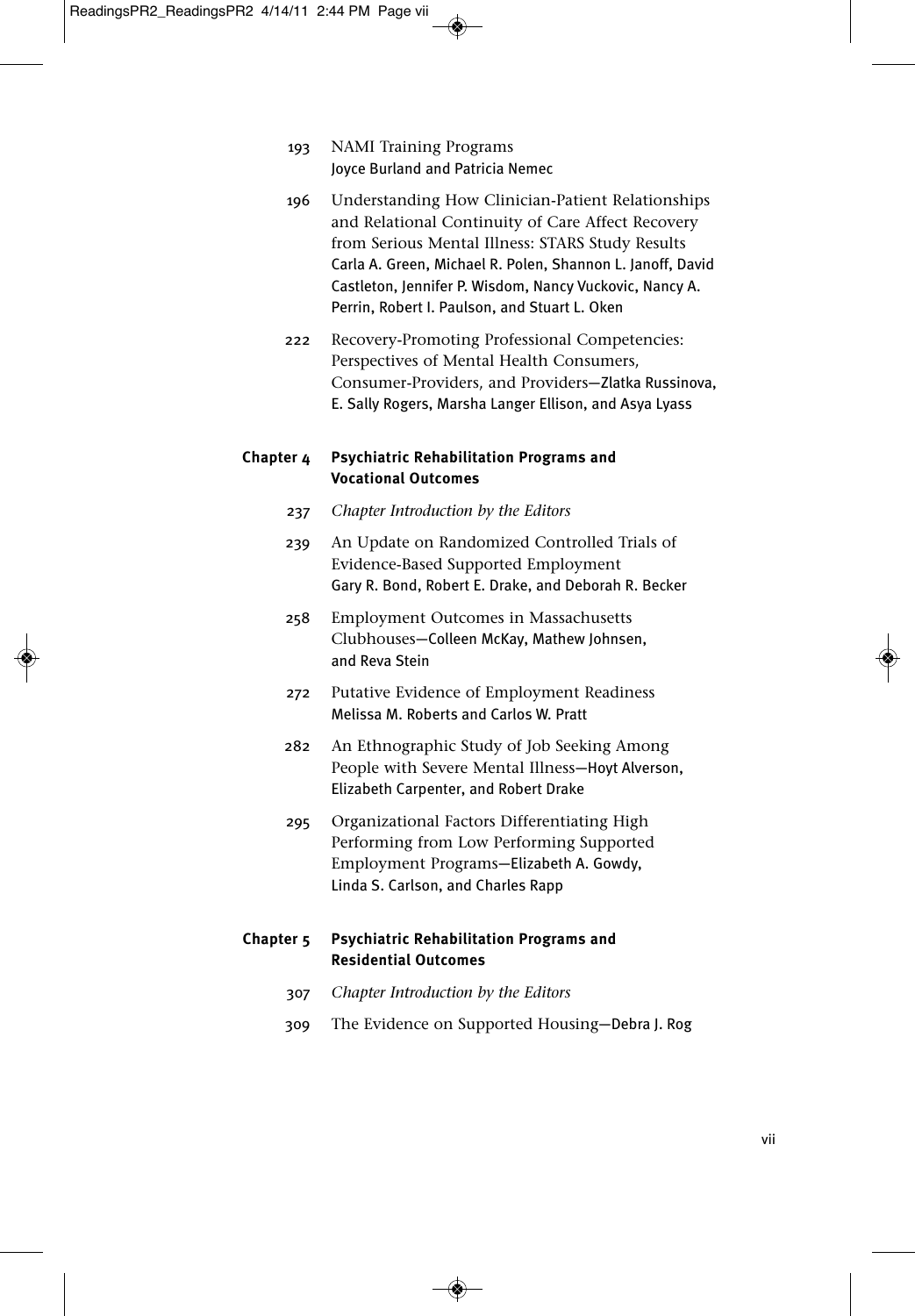- 327 A Narrative Approach to the Evaluation of Supportive Housing: Stories of Homeless People Who Have Experienced Serious Mental Illness Geoffrey Nelson, Juanne Clarke, and Maria Hatzipantelis
- 339 Transition to Independent Accommodation for Adults with Schizophrenia—Andrea Hill, Rachel Mayes, and David McConnell
- 345 Guest Editorial: Why Not Support(ed) Parenting Joanne Nicholson and William Deveney

# **Chapter 6 Psychiatric Rehabilitation Programs and Educational Outcomes**

- 352 *Chapter Introduction by the Editors*
- 354 Experience with Post-secondary Education for Individuals with Severe Mental Illness Jennifer M. Padron
- 358 Barriers to Higher Education for Individuals with Psychiatric Disabilities—Deborah Megivern, Sue Pellerito, and Carol Mowbray
- 384 The College Link Program: Evaluation of a Supported Education Initiative in Great Britain Wendy Isenwater, Wendy Lanham, and Hermoine Thornhill
- 398 Evaluation of a Combined Supported Computer Education and Employment Training Program for Persons with Psychiatric Disabilities—Dori Hutchinson, William Anthony, Joe Massaro, and E. Sally Rogers
- 413 Individual Placement and Support for Indiviuals with Recent-Onset Schizophrenia: Integrating Supported Education and Supported Employment Keith H. Nuechterlein, Kenneth L. Subotnik, Luana R. Turner, Joseph Ventura, Deborah R. Becker, and Robert E. Drake

# **Chapter 7 Psychiatric Rehabilitation Programs and Social Outcomes**

- 429 *Chapter Introduction by the Editors*
- 431 Psychiatric Leisure Rehabilitation: Conceptualization and illustration—Abraham Rudnick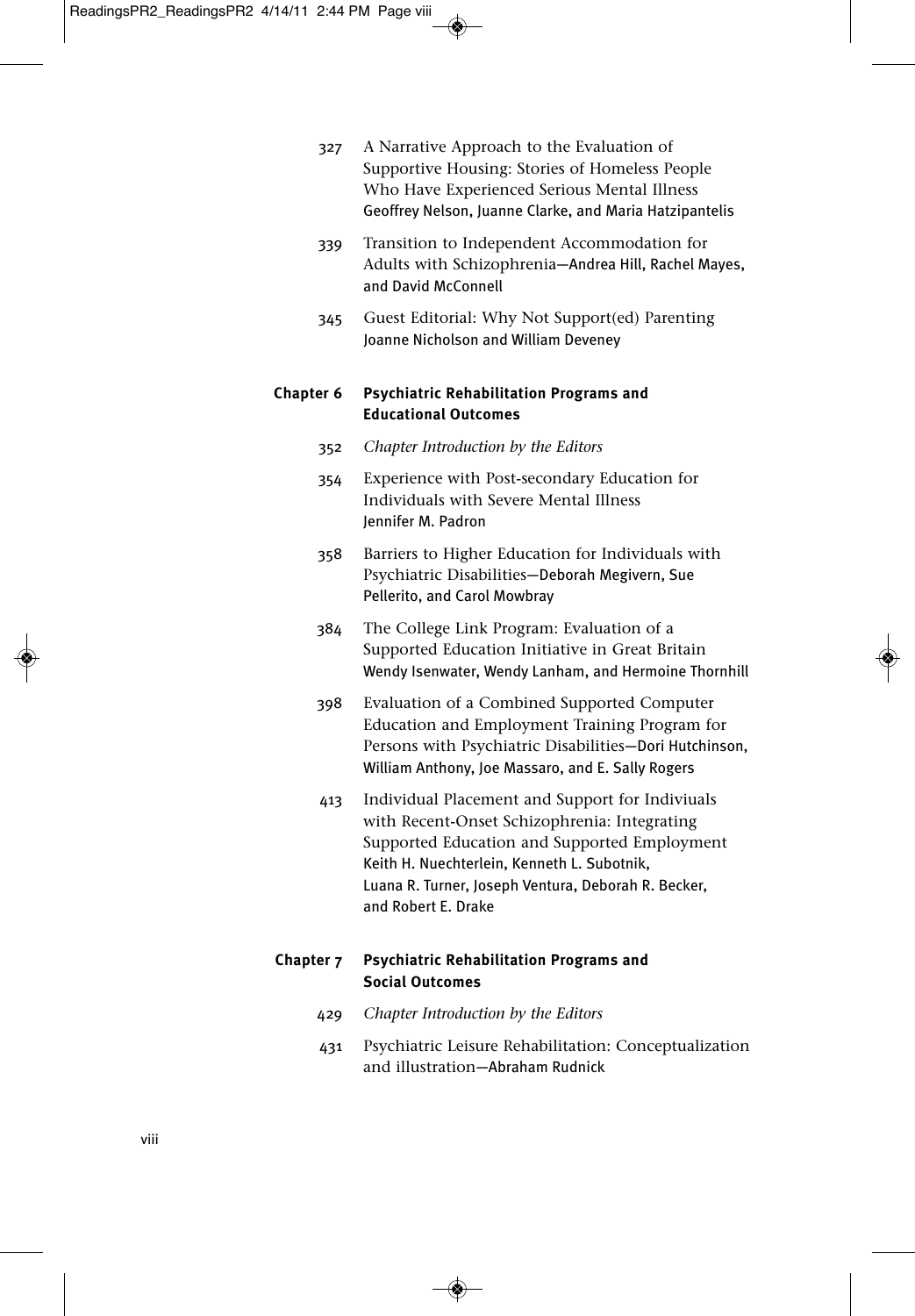- 436 Peer Education and Advocacy through Recreation and Leadership—Denise Gammonley and Karen Luken
- 452 A Study of a Structured Exercise Program with Members of an ICCD Certified Clubhouse: Program Design, Benefits, and Implications for Feasibility John R. Pelletier, Meeta Nguyen, Kevin Bradley, Matthew Johnsen, and Colleen McKay
- 466 "It Was Just Realizing…That Life Isn't One Big Horror": A Qualitative Study of Supported Socialization—Larry Davidson, Karl E. Haglund, David A. Stayner, Jaak Rakfeldt, Matthew J. Chinman, and Jacob Kraemer Tebes

#### **Chapter 8 Psychiatric Rehabilitation Within a Recovery-Oriented System**

- 500 *Chapter Introduction by the Editors*
- 502 A Recovery-Oriented Service System: Settings Some System Level Standards—William A. Anthony
- 519 Implementing Program-Wide Awareness about Recovery in a Large Mental Health and Addictions Program—Sarah McVanel-Viney, Jodi Younger, Winnie Doyle, and Helen Kirkpatrick
- 525 Recovery: A Common Vision for the Fields of Mental Health and Addictions—Cheryl Gagne, William White, and William A. Anthony
- 534 The Principles of Effective Case Management of Mental Health Services—Charles A. Rapp and Richard Goscha
- 561 The Future of Supported Employment for People with Severe Mental Illness—Robert E. Drake and Gary R. Bond

# **Chapter 9 Future Issues in Psychiatric Rehabilitation and Recovery**

- 578 *Chapter Introduction by the Editors*
- 581 Another Way of Avoiding the "Single Model Trap" Patricia Kramer, William A. Anthony, E. Sally Rogers, and William A. Kennard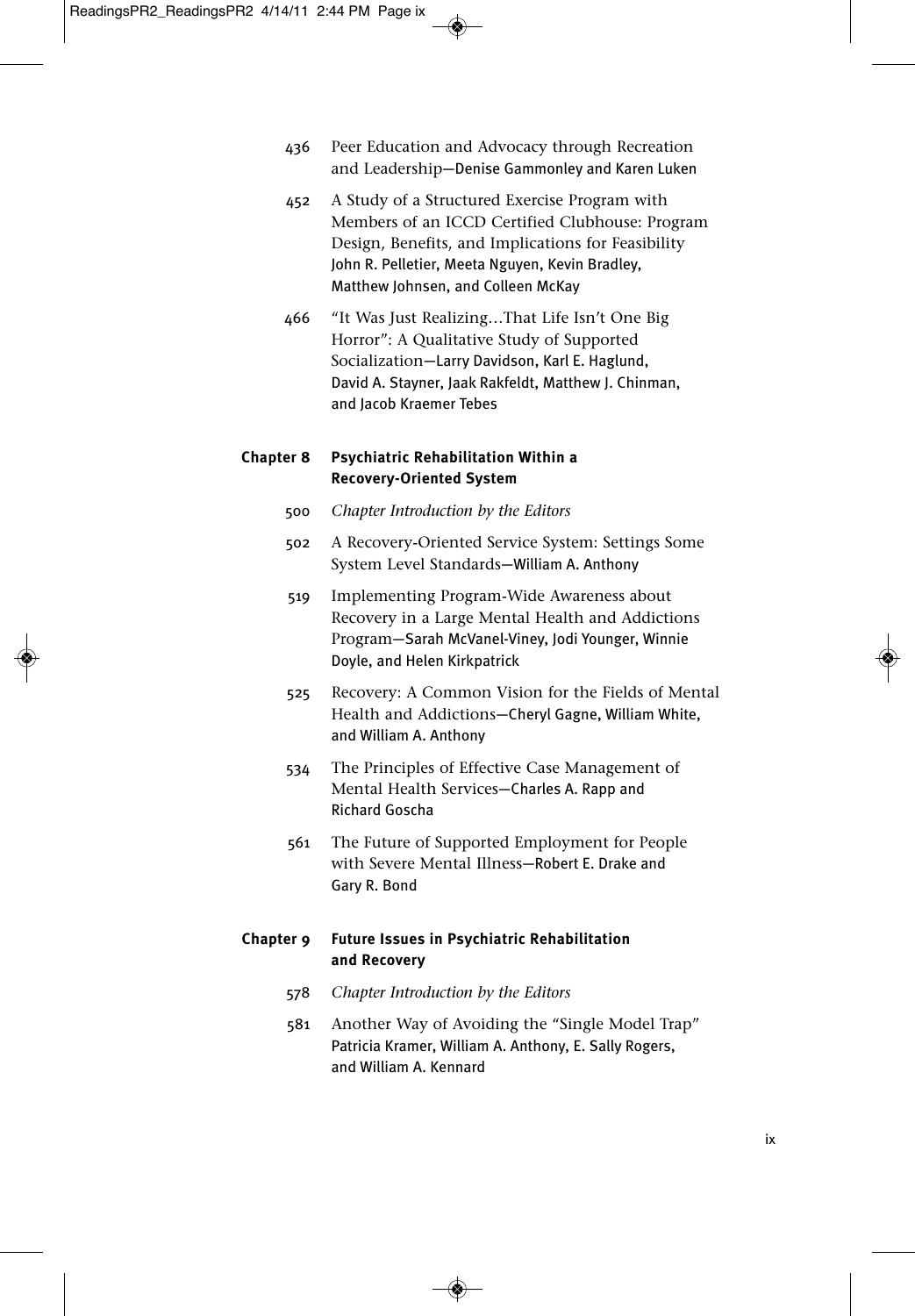- 586 Implementation of the Thinking Skills for Work Program in a Psychosocial Clubhouse Susan R. McGurk, Diane Schiano, Kim T. Mueser, and Rosemarie Wolfe
- 602 Cognitive Remediation and Psychiatric Rehabilitation—William A. Anthony
- 604 Jail Linkage Assertive Community Treatment Services for Individuals with Mental Illnesses Marion L. McCoy, David L. Roberts, Patricia Hanrahan, Roy Clay, and Daniel J. Luchins
- 618 Guest Editorial: US Department of Veterans Affairs (VA) Efforts to Promote Psychosocial Rehabilitation and Recovery—Richard W. Goldberg and Sandra G. Resnick
- 625 A Framework for Health Promotion Services for People with Psychiatric Disabilities Dori S. Hutchinson, Cheryl Gagne, Alexandra Bowers, Zlatka Russinova, Gary S. Skinar, and William A. Anthony
- 641 Primary Care Experiences of People with Psychiatric Disabilities: Barriers to Care and Potential Solutions Bonnie O'Day, Mary B. Kileen, Janet Sutton, and Lisa Iezzoni
- 654 The New Health Care Reform Act and Medicaid: New Opportunities for Psychiatric Rehabilitation Allison A. Wishon Siegwarth and Chris Koyanagi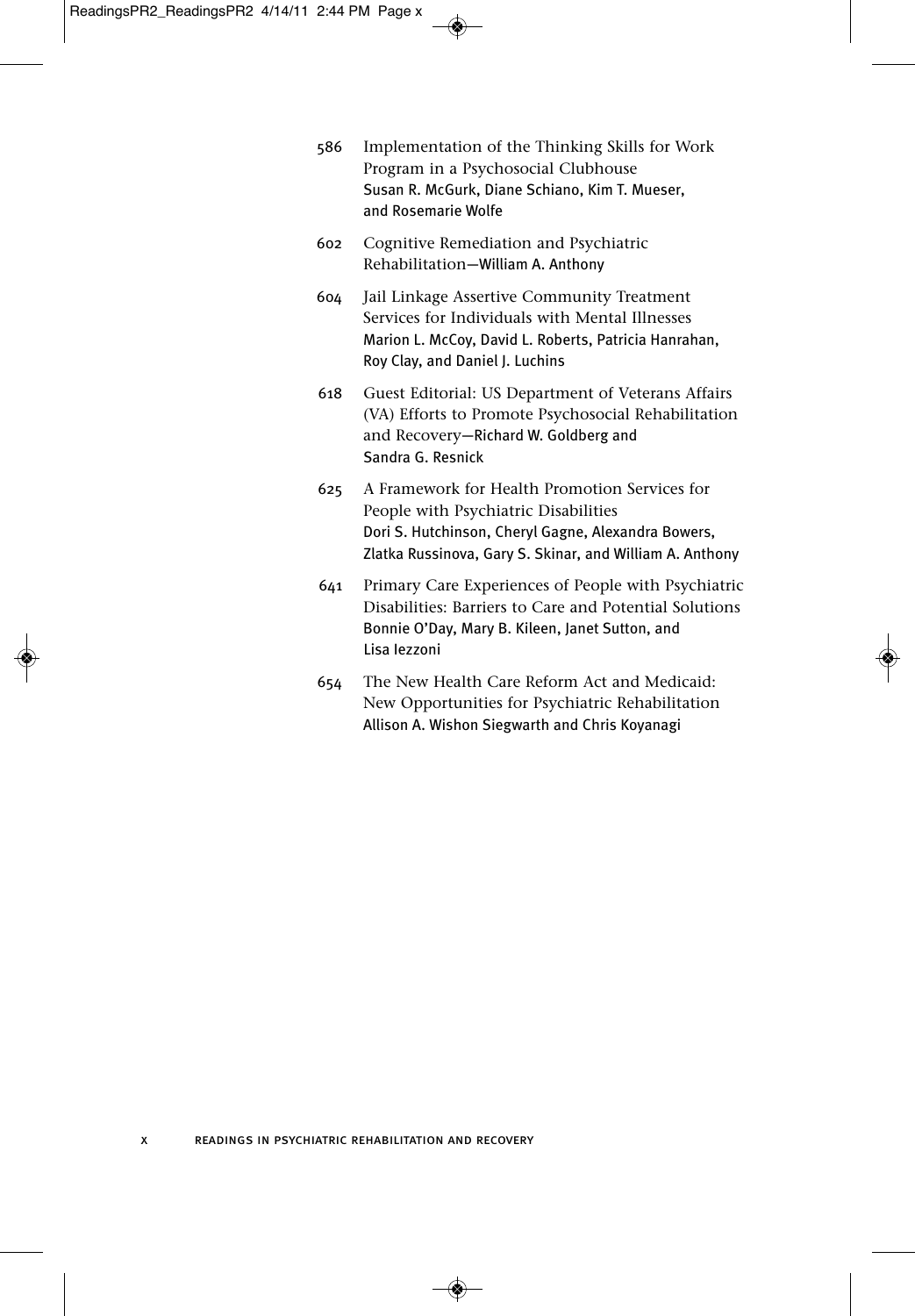#### **PREFACE**

The Center for Psychiatric Rehabilitation has grown steadily over the past thirty plus years. The Center's beginning, while relatively small in terms of human and fiscal resources, was strong in its staff's commitment to certain values and principles basic to rehabilitating persons with psychiatric disabilities.

We at the Center believe first and foremost that persons with psychiatric disabilities have the same goals and dreams as any other person—disabled or not. All people want a decent place to live, suitable work, opportunities for education, social activities, and friends to whom to turn in times of crisis. All of the Center's research, training, and service initiatives have been guided by these most basic rehabilitation values.

At its inception, the Center became part of a psychiatric rehabilitation field that had not achieved consensus on its underlying philosophy or values, nor integrated its research studies into a substantial knowledge base, nor widely publicized its model service programs, nor articulated the competencies of those who wished to practice in the field. Throughout the Center's first several decades of existence, the Center's research, training, and service efforts have been aimed at working with other persons in the mental health field to overcome these deficiencies. By the end of the 20<sup>th</sup> century considerable agreement existed on the fundamental philosophy and values of psychiatric rehabilitation; a significant body of research formed the knowledge base of a credible psychiatric rehabilitation field; a variety of model service programs had been developed, implemented, and disseminated; and pre-service and in-service training programs had begun. During the last several decades the Center also has been tasked with describing, researching, and disseminating the paradigm shifting idea that people can recover from severe mental illnesses. The vision of recovery has been advanced by proponents of psychiatric rehabilitation and integrated into the psychiatric rehabilitation field.

*Readings in Psychiatric Rehabilitation and Recovery* draws its substance from articles appearing in the *Psychiatric Rehabilitation Journal.* The *Psychiatric Rehabilitation Journal* (formerly the *Psychosocial Rehabilitation Journal*) has been instrumental in disseminating around the world developments in psychiatric rehabilitation and recovery. A collaborative venture of the Center for Psychiatric Rehabilitation at Boston University and the United States Psychiatric Rehabilitation Association (previously known as the International Association of Psychosocial Rehabilitation Services), the *Psychiatric Rehabilitation Journal* is now a repository of the field's brief history and a source of information about ongoing developments on psychiatric rehabilitation and recovery. All but two of the articles selected for this book of readings were published in the *Psychiatric Rehabilitation Journal* during the 21st century.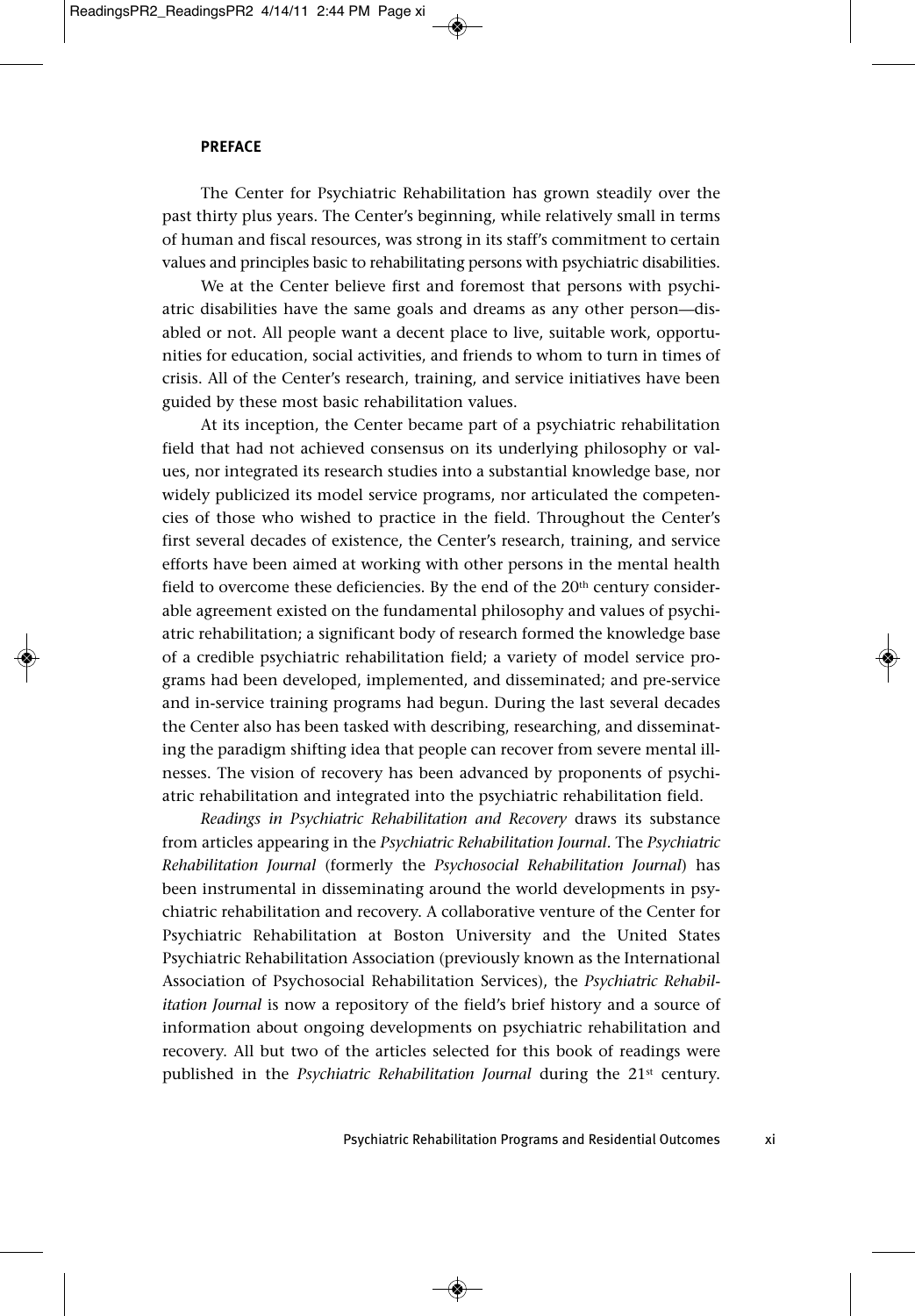These article selections are organized so as to give the reader an understanding of the conceptual, empirical, and programmatic developments in the psychiatric rehabilitation field and the relationship of these developments to recovery. Documenting the growth of the field of psychiatric rehabilitation and its increasing relevance to the entire mental health field, these articles chronicle the important contribution of psychiatric rehabilitation over the past two decades.

*Readings in Psychiatric Rehabilitation and Recovery* was designed with a number of purposes in mind: as a critical overview of the psychiatric rehabilitation field and its relationship to recovery for individuals currently working in the field; as a text in behavioral health courses which wish to offer a synopsis of psychiatric rehabilitation and recovery as an important mental health direction in the  $21<sup>st</sup>$  century; as a complementary text or stand alone text in psychiatric rehabilitation courses or in-service training curricula; and as a reference book containing seminal papers, which help define the psychiatric rehabilitation field and recovery.

We, in the field of psychiatric rehabilitation, entered the 1970s as a new field of practice and research within the context of a mental health system that was faltering from the effects of deinstitutionalization and with minimal hope for people's recovery. We entered the 21<sup>st</sup> century filled, not with the horrors of deinstitutionalization, but with the promise of rehabilitation and recovery. Because deinstitutionalization was done poorly, it was relatively easy; for many patients the doors of the institution were opened and the patients were essentially given a prescription for their medication as they left. In contrast, effective psychiatric rehabilitation will be much more difficult. The doors of the community must be opened and people helped to develop a prescription for their own recovery.

William A. Anthony, PhD Executive Director, Center for Psychiatric Rehabilitation

Kathleen Furlong-Norman, MEd, MSW Managing Editor, Psychiatric Rehabilitation Journal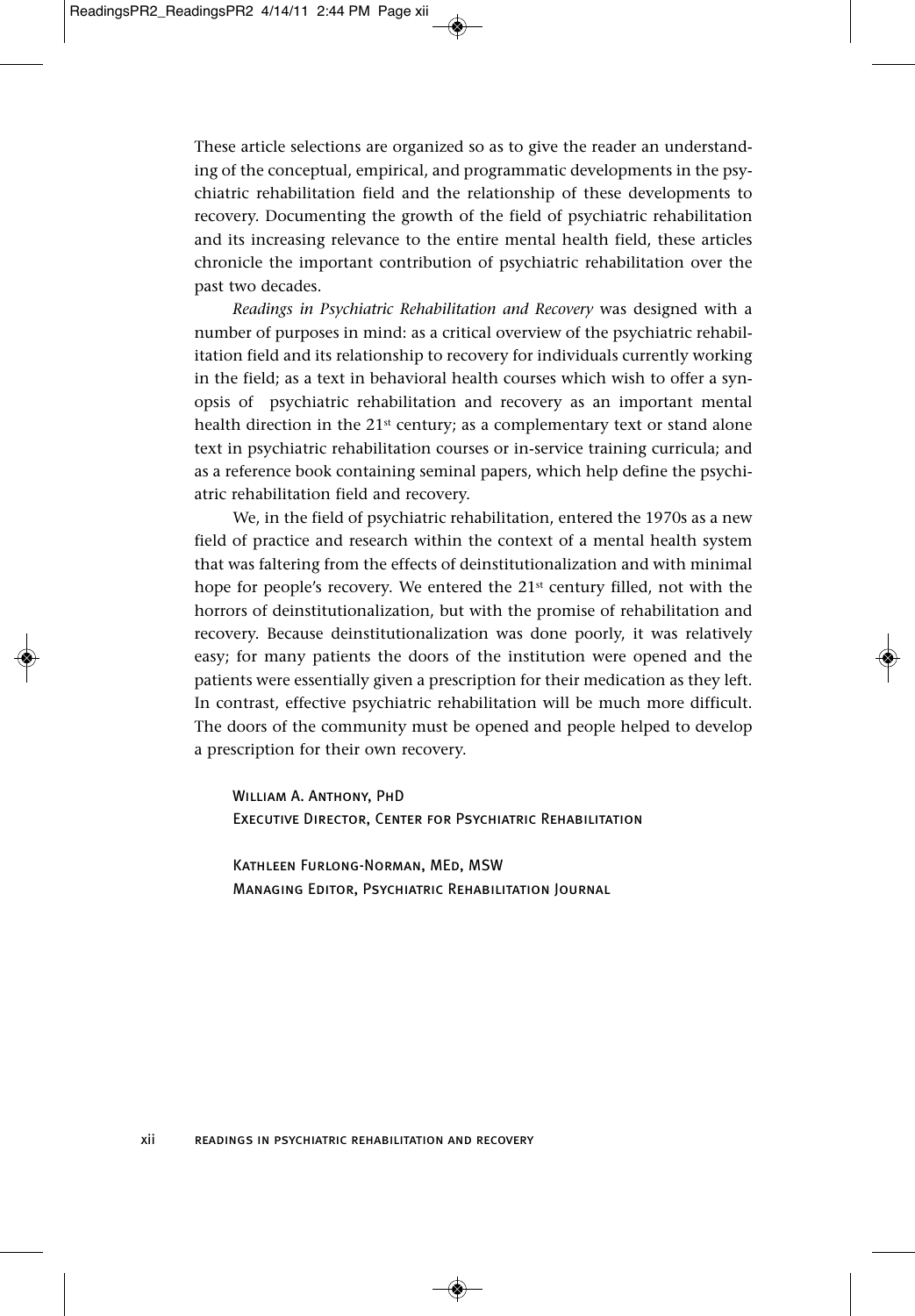#### **ACKNOWLEDGMENTS**

*Readings in Psychiatric Rehabilitation and Recovery* could not exist without the efforts of those authors whose articles are reprinted in this text. Their unique contributions will be obvious to the readers of this text.

We would also like to acknowledge the efforts of those individuals who produce the *Psychiatric Rehabilitation Journal (PRJ)* the major journal in this field. Included in this list are co-editor Judith Cook, book review editor Kristin Davis, publications manager Renee Sheppard, and the journal's international editorial review board. Also acknowledged are officers and the membership of the United States Psychiatric Rehabilitation Association (USPRA) who, with the Center for Psychiatric Rehabilitation, are joint publishers of the *Psychiatric Rehabilitation Journal.* Important to the growth of the *Psychiatric Rehabilitation Journal* are past co-editors Jerry Dincin, Irv Rutman, and Kenneth Gill.

A special acknowledgement to Leroy Spaniol, who as the first managing editor of the *Psychiatric Rehabilitation Journal* from 1982–2005, made the *PR*J the successful publication it is today. *Readings in Psychiatric Rehabilitation and Recovery* is designed by Linda Getgen.

William A. Anthony, PhD Kathleen Furlong-Norman, MEd, MSW

◈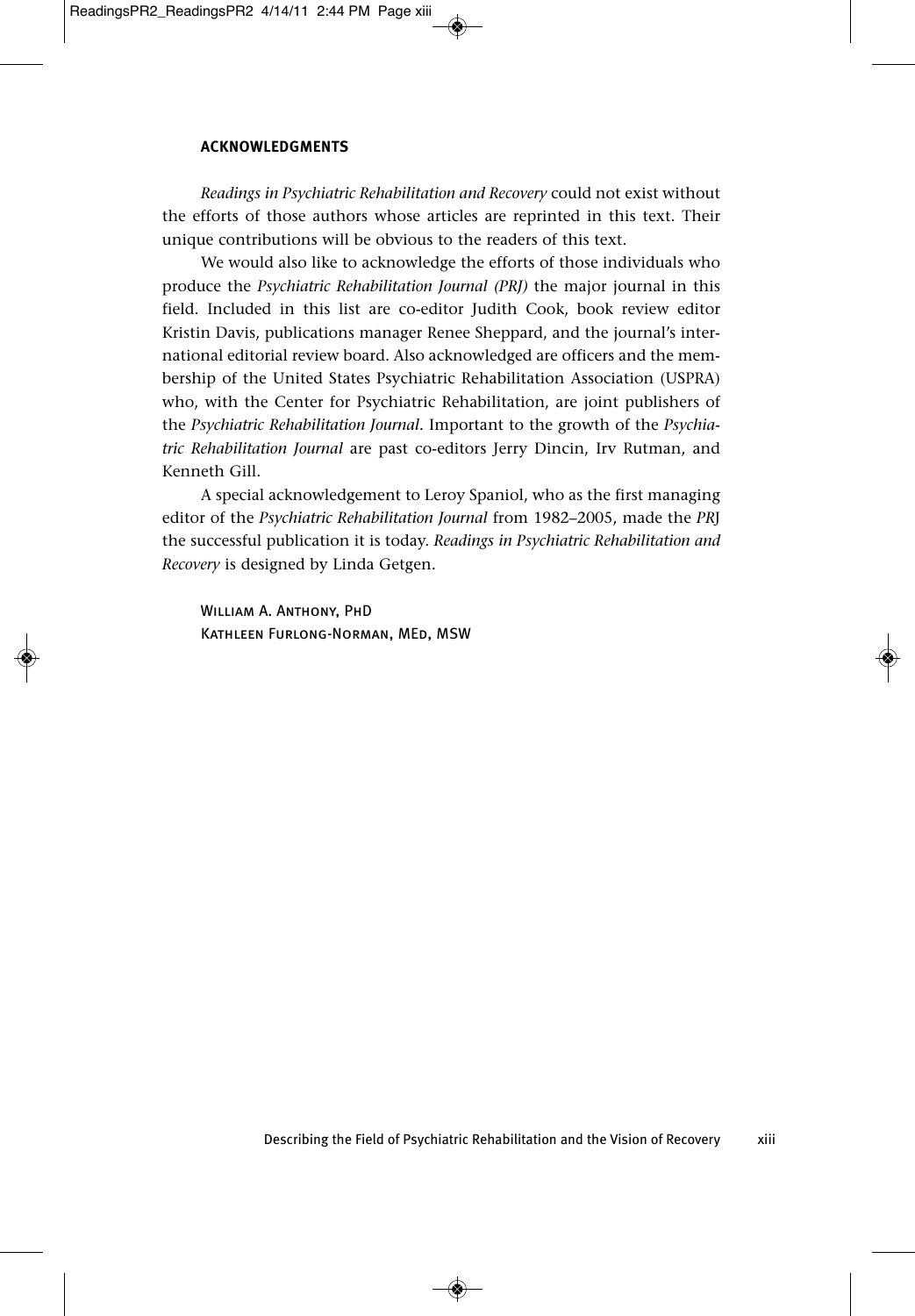ReadingsPR2\_ReadingsPR2 4/14/11 2:44 PM Page xiv  $\bullet$ 

 $\rightarrow$ 

◈

♦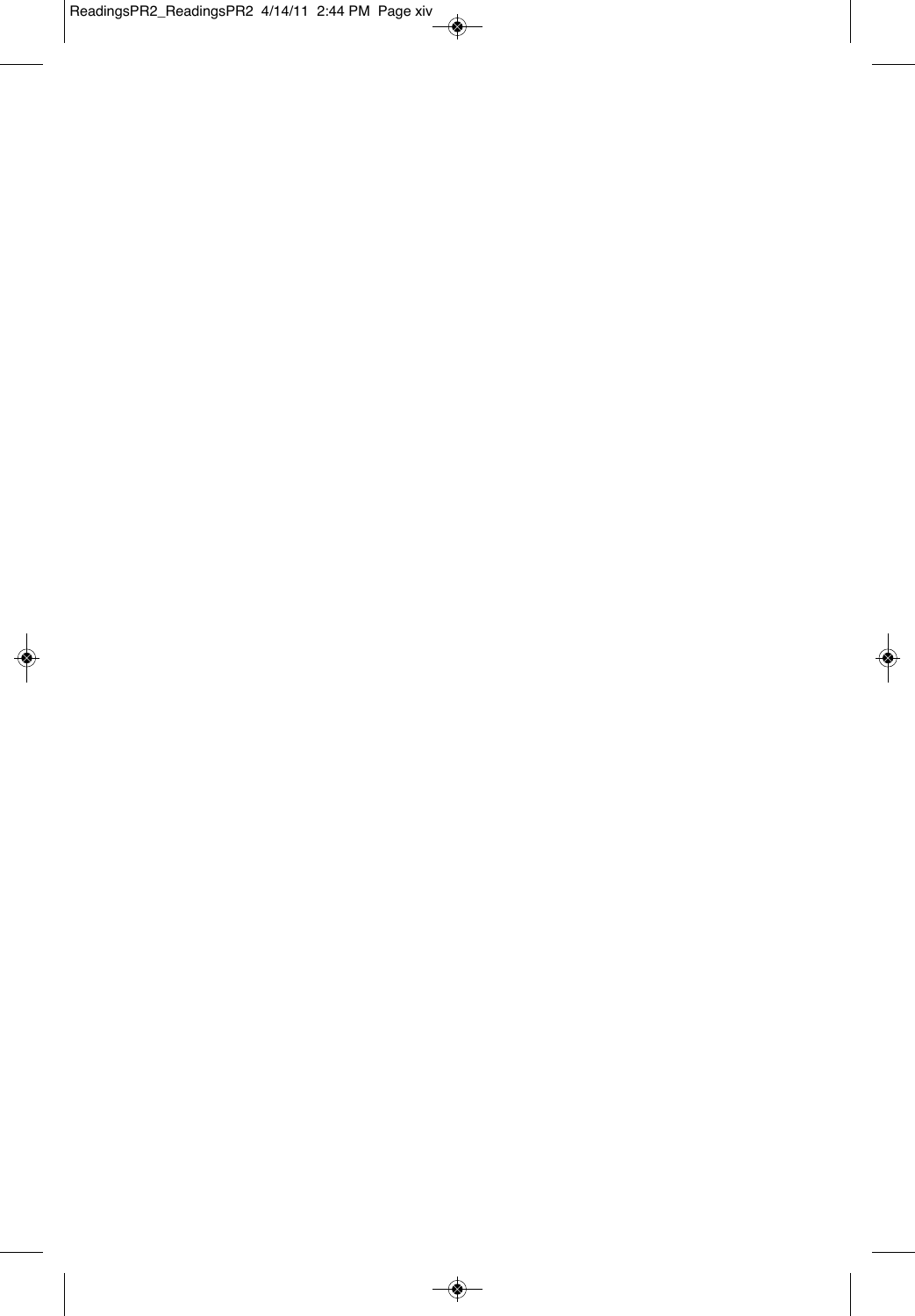# Chapter 1 **Describing the Field of Psychiatric Rehabilitation and the Vision of Recovery**

#### **Chapter Introduction by the Editors**

*William A. Anthony and Kathleen Furlong-Norman*

Psychiatric (psychosocial) rehabilitation began to emerge as a field of practice during the latter part of the 20th century. A major impetus for the field's beginning and growth was the failure of the deinstitutionalization movement, which discharged large numbers of state hospital patients to an unsupportive and unwelcoming community. This movement, in fact, spurred the development and growing consensus regarding the basic philosophy, knowledge, principles, and programs comprising the psychiatric rehabilitation field. During that same time period, proponents of psychiatric rehabilitation helped to promote the notion that people with psychiatric disabilities could recover from the catastrophe of severe mental illnesses, an outcome which heretofore had not been recognized by most professionals in the mental health system. Helping people to recover from severe mental illnesses is the ultimate goal of psychiatric rehabilitation services. In essence, the newly defined field of psychiatric rehabilitation helped to stimulate the newly defined outcome of recovery. Said another way, rehabilitation is what helpers do. Recovery is what people with psychiatric disabilities do. This commentary and the readings in this chapter help the reader understand the services of psychiatric rehabilitation and the vision of recovery.

#### **THE FIELD OF PSYCHIATRIC REHABILITATION**

An early definition of psychiatric rehabilitation, suggested by Anthony, Cohen, & Farkas (1990) was "Psychiatric rehabilitation assists persons with long term psychiatric disabilities to increase their functioning so that they are successful and satisfied in the environments of their choice with the least amount of ongoing professional intervention." (p. 2). These authors described the particular environments of interest to rehabilitation as living, learning, working, and social. As the psychiatric rehabilitation field continued to grow, the need for a standard definition of psychiatric rehabilitation became apparent. On September 29, 2007 the following definition was approved and adopted by the Board of Directors of United States Psychiatric Rehabilitation Association (USPRA), the major professional association of the field of psychiatric rehabilitation.

"Psychiatric rehabilitation promotes recovery, full community integration and improved quality of life for persons who have been diagnosed with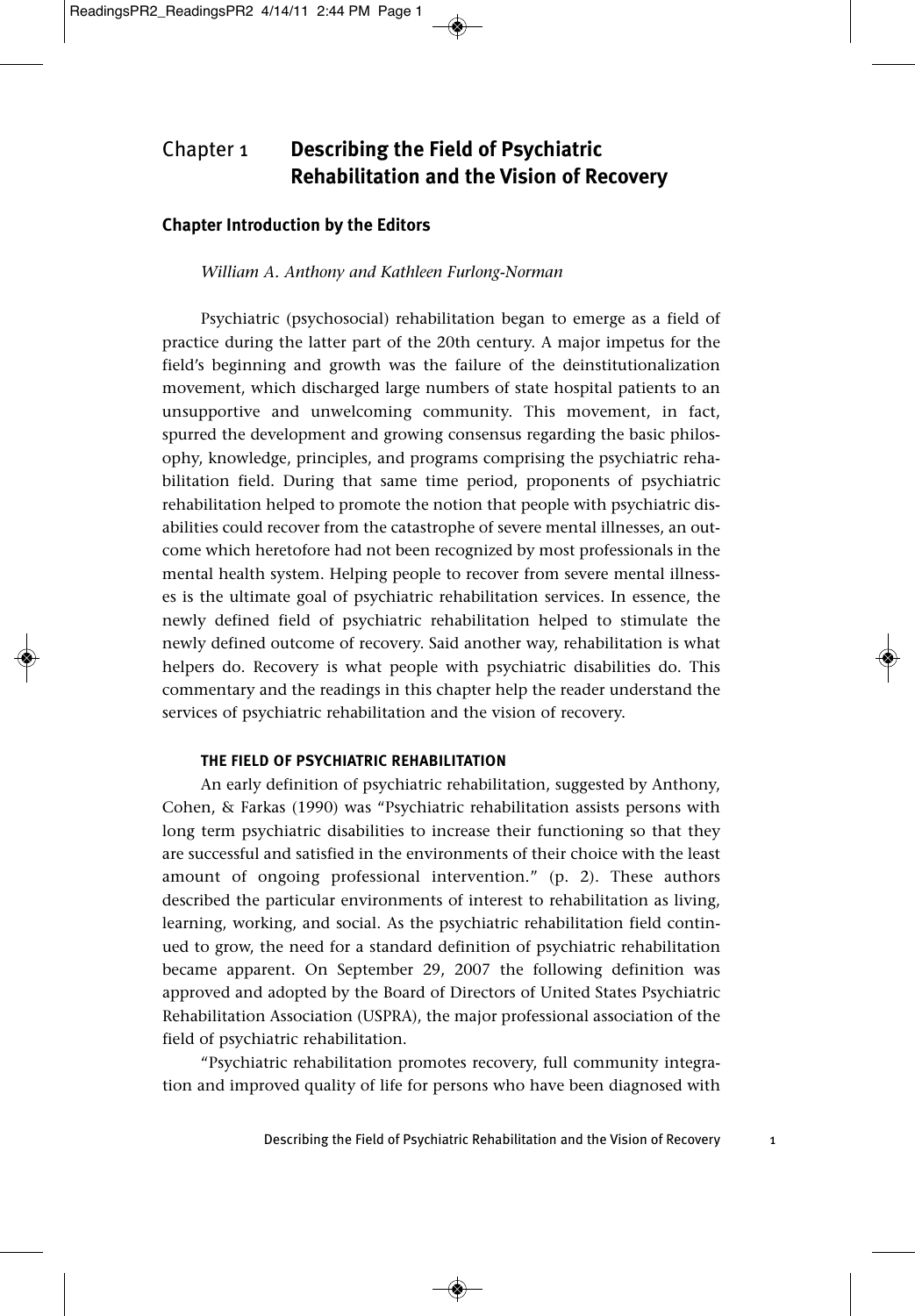any mental health condition that seriously impairs their ability to lead meaningful lives. Psychiatric rehabilitation services are collaborative, person directed and individualized. These services are an essential element of the health care and human services spectrum, and should be evidence-based. They focus on helping individuals develop skills and access resources needed to increase their capacity to be successful and satisfied in the living, working, learning, and social environments of their choice." (emphasis added)

Adults diagnosed with severe mental illnesses, such as schizophrenia, bipolar disorder, major depression and the like, are the primary recipients of psychiatric rehabilitation services. Psychiatric rehabilitation focuses on persons who have experienced severe psychiatric disabilities rather than on individuals who are simply dissatisfied, unhappy, or "the worried well." Persons with psychiatric disabilities have diagnosed mental illnesses that may interfere with their capacity to perform certain tasks and functions (e.g., interacting with family and friends, interviewing for a job, listening to a lecture) and their ability to perform in certain roles (e.g., worker, student, resident, friend). The major intervention strategies are developing the skills and supports that help people do these tasks and succeed in their chosen roles.

#### **RECOVERY FROM SEVERE MENTAL ILLNESSES**

For most of the previous century recovery was not seen as a reasonable outcome by most mental health professionals and by the programs and systems in which they worked. The mental health field tried to keep people from deteriorating over time, or to maintain people in the community at a minimal level of functioning. Employment, independent living, returning to school, etc. typically were not seen as reasonable goals. Now, thanks to the efforts of people with severe mental illnesses who spoke and wrote about their own recovery, and in part to the efforts of psychiatric rehabilitation professionals who empirically documented the realities of recovery, recovery is seen as a legitimate outcome. There have been many definitions of recovery. One of the earliest definitions of recovery was, "the development of new meaning and purpose as one grows beyond the catastrophe of a severe mental illness" (Anthony, 1993).

The relationship of psychiatric rehabilitation to recovery was cemented by the 2003 final report of The President's New Freedom Commission on Mental Health, which envisioned a future "when everyone with a mental illness will recover and is helped to live, work, learn, and participate fully in their communities" (emphasis added); a phrasing strikingly consistent with the outcomes emphasized in psychiatric rehabilitation. Unique to the field of psychiatric rehabilitation is its targeted focus on assisting people to gain or regain valued roles in their communities. It is difficult to see how the recov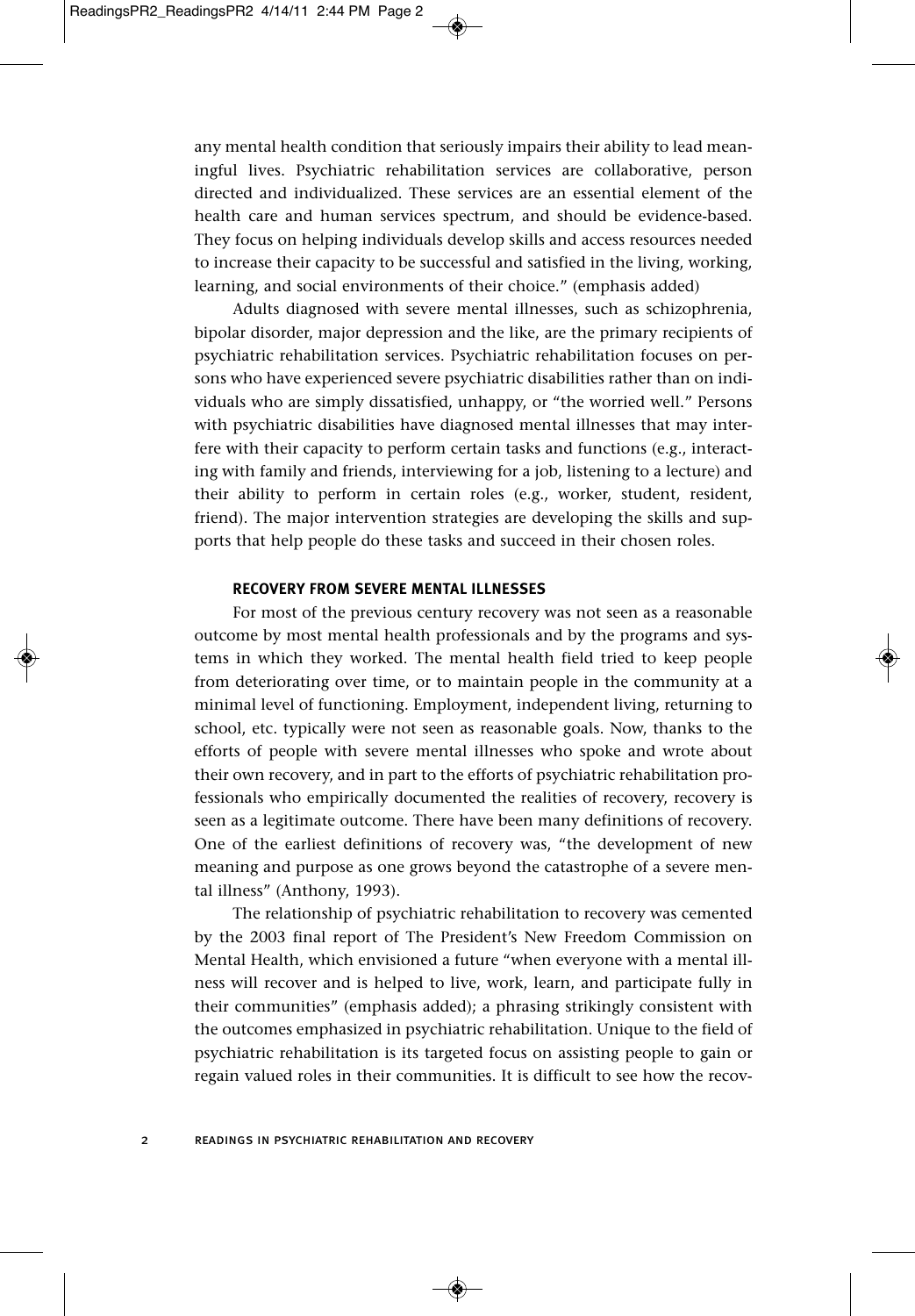ery vision, as reinforced in the President's New Freedom Commission report will ever be achieved without wider implementation of psychiatric rehabilitation services (Anthony & Farkas, 2009).

#### **CHAPTER ONE READINGS**

**Psychiatric Rehabilitation.** The psychiatric rehabilitation field and the issues faced by the people it serves are introduced in this text by psychiatric rehabilitation service recipients themselves. Lyn Legere's article (2007), entitled "The Importance of Rehabilitation," is a stark reminder of how new the field is and how important rehabilitation services are to one's recovery. The next three articles, also by people with psychiatric disabilities, address issues psychiatric rehabilitation service recipients must confront, and which can complicate their rehabilitation efforts. Ruth Ralph (2002) discusses the risks and benefits of disclosing ones psychiatric disability to others, while Melissa Hensley (2006) writes of the problems with labeling someone with a severe mental illness. Many people who receive psychiatric rehabilitation services use medication; Valerie Fox (2004) cautions about the abuse of over medication, which compromises one's ability to function in the community. Anthony (2007) concludes this introduction to psychiatric rehabilitation with a statement of how the psychiatric rehabilitation field, developed in the latter stages of the 20th century, is now a major influence on all mental health services.

**Recovery.** One area in which psychiatric rehabilitation has had a significant influence is in the mental health system's adoption of recovery as a legitimate mental health outcome for all services, including psychiatric rehabilitation. This introductory section on recovery includes the only two articles in this book of readings that were published prior to 2000, one by Deegan (1988) and one by Anthony (1993). These two articles are included because they both are widely quoted and were among the first articles in the entire mental health field that described the potential of recovery, at a personal, program and system level. Deegan expertly distinguishes rehabilitation from recovery and describes how rehabilitation programs can facilitate recovery. Anthony describes how recovery from mental illnesses should be the guiding vision for not just psychiatric rehabilitation services, but for the entire mental health system; and outlines the basic assumptions of a recovery oriented mental health system.

The last two articles in this section further define what is meant by the term recovery. Del Vecchio and Fricks (2007) report on a Consensus Conference designed to arrive at a consensus statement defining recovery, while Onken et al. (2007) analyze the various definitions of recovery that have appeared in the literature. In summary, this introductory section provides the